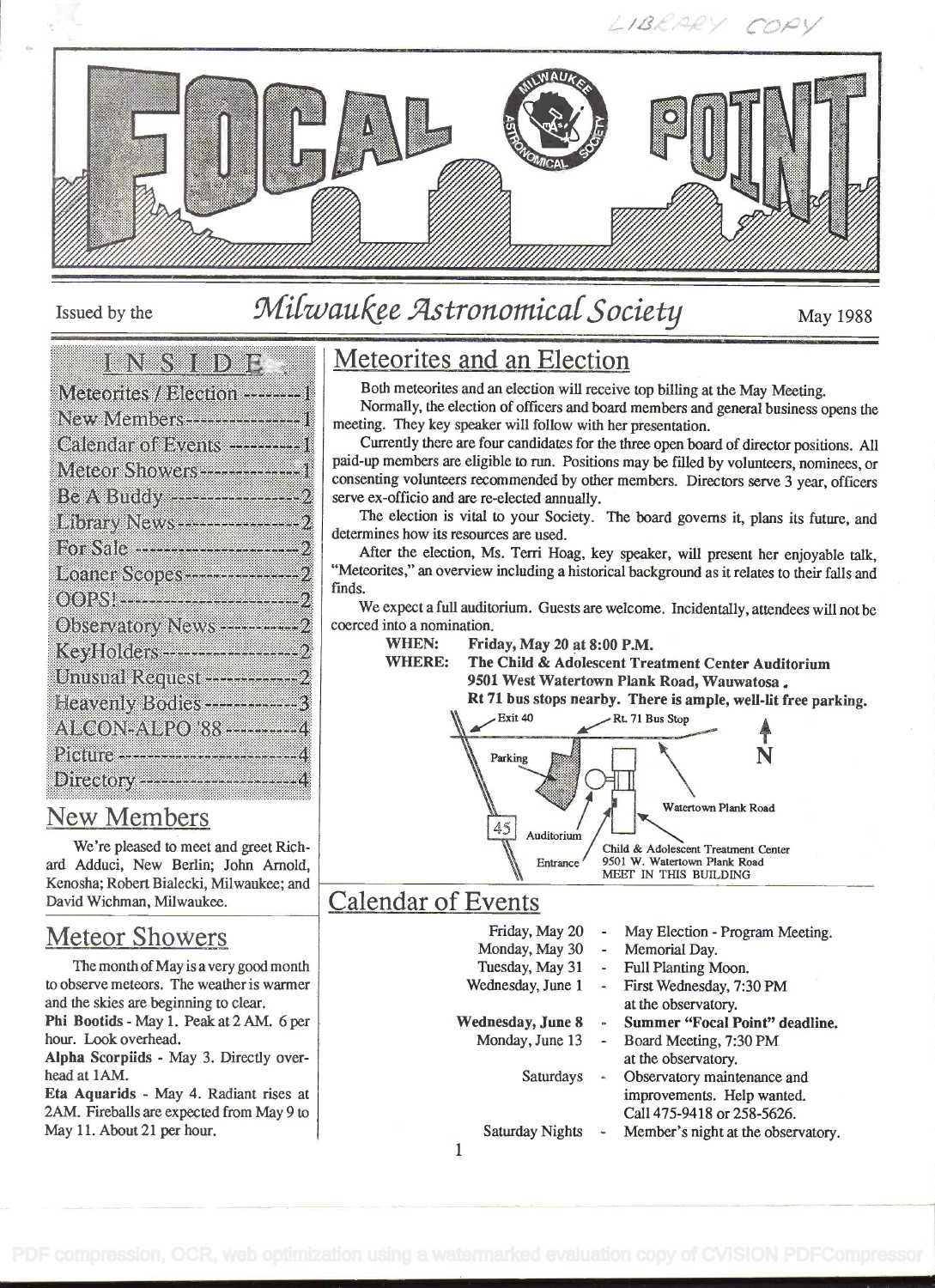# Be a Buddy!

Scout leaders Robert and Carol Stachowicz are looking for an astronomy merit badge counselor to help interested, eager, Boy Scouts to learn about astronomy. At your convenience you can introduce young men to your hobby and guide them towards earning a merit badge.

The Potawatomi Area Council has one astronomy Merit badge counselor, MAS member Lee Keith, and can use a second person living in the Waukesha area.

information, contact the Scouting Service Center at 544-4881, or Robert or Carol Stachowicz at 544-5923, both local numbers.

#### Fór Sale

Meade DS10 f4.5 10" Reflector Telescope with accessories. Excellent buy. Please call Mr. Tom Berken 422-0569 any time.

#### OOPS!

The "Focal Point" apologizes for failing to creditMAS member Darrell Green for his informative, well-written article "Astrophoto Contrast Enhancements" which appeared in the March "Focal Point."

It has long been a "Focal Point" policy to give credit to contributors and, if possible, sources of items which appear in it. It welcomes short, newsy, astronomical items of general interest to its readers and endeavors to publish them in their entirety or edited when space is limited. And since the nonprofit "Focal Point", and instrument of the Milwaukee Astronomical Society, proposes to instill general interest in the fascinating science of astronomy, it has no objection if other well-meaning organizations draw from it with good intention.

# Keyholders

| May 14  Aris Penikis 354-9708       | and<br>on.      |
|-------------------------------------|-----------------|
| May 21  John Pfannerstill  475-6494 |                 |
| May 28  Frank Roldan  423-0210      | $\overline{U}$  |
| June 4  Terrance Ross  784-2093     | ch <sub>6</sub> |
| June 11 Gerry Samolyk 475-9418      | mu<br>of        |
| June 18  Tom Schmidtkunz 784-0253   | COI<br>av:      |
| June 25  Pete Smitka  785-0926      | Wi              |

#### Library News by Sally Waraczynski

Thanks to Jim Mayer for allowing the MAS library to sponsor his membership in the Astronomy Book Club. As a result, the following books were added to our collection at no cost to the Society:

The Amateur Astronomer's Catalog of 500 Deep-Sky Objects. Volume One - J. Morales, 1986. . .a practical guide to observing selected objects from the New General Catalog.

The Cosmos From Space - David H. Clark, 1987... part history, part anticipation of the next leaps in examining the universe at extra-visual wavelengths.

If you are interested and want more  $\int$  a guide to research methods and unanswered questions." Ouasar Astronomy - Daniel W. Weedman, 1986 (Cambridge Astrophysics Series). . challenging book which "serves as both a summary of what is known about quasars and as

> For the convenience of our Open House speakers and other members who give astronomy programs in the community, the MAS 35mm slide collection is now indexed. Categories include MAS History, the Solar System, Galaxies, etc. All slides have been given a green file number and are kept in metal boxes in the audio-visual closet at the observatory. Besides the Index, there is a folder for scripts or commentaries and a special signout sheetfor slides and carousels. Anyone needing assistance is using this resource may call the librarian.

# Loaner Scopes Are Available!

Two 8" Dobsonian loaner "APOLLO" telescopes are now complete and available for general use away from the observatory. They will accept either  $1.25$ " or  $2$ " eyepieces. One is located on the north side, at the home of:

Matt McNeeley

8200 N. Cedarburg Road

Brown Deer (354-5307) The south side location of the other is at the home of:

Richard Sterle

8115 W. Waterford Avenue

Greenfield (543-7459)

No deposit or rental fee is required, but an agreement to cover loss or damage must be signed. The loan period is from 14 - 21 days with an extension possible.

## **Observatory News**

Several projects are under way in order to finish, as many tasks as possible before the July 8 Open House #1, and before the hot weather arrives. (It will!) Jim Toeller and Frank Roldan will fix the "A" dome shutter. The Quonsethut floor and the auditorium should be repainted by now. Sally Waraczynski cleaned the restrooms. They sparkle! Frank needs help on the 26" telescope dome slit. We need volunteers for a lot of tasks. Call 475-9418, 258-5626, or 542-9071 (observatory).

Please, please! Keep the buildings and grounds clean and in good repair.

THIS IS IMPORTANT! Do not start rubbish fires at the observatory without first notifying the New Berlin fire department and getting permission. We would be billed for an unnecessary visit.

Speakers are needed for the July 22 (#2-MOON), September 16 (#5-TELESCOPES) and October 14 (#7-ASTRONOMY) Open Houses. Talks are repeated 2-3 times depending on the audiences. Call Mathew McNeeley if you'd like to speak or know of someone.

#### Unusual Request

MAS member Tony Jarozewski has at least two areas of interest - astronomy and chemistry. However, he is devoted forlife topromote andresearch the subject of astronomy.

Tony would like to work closely with someone with a chemistry background. He or she must be trustworthy and willing to study all areas of astronomy, chemistry, or physics. Some of the experiments involve setting up atmospheric conditions of planets under laboratory conditions. All of his notes will be forwarded to your "Focal Point" editor and will be available to all MAS members.

Please address all inquiries to Tony E. Jarozewski, 2565 South 9th Street, Milwaukee, Wisconsin 53215 (383-6805).

2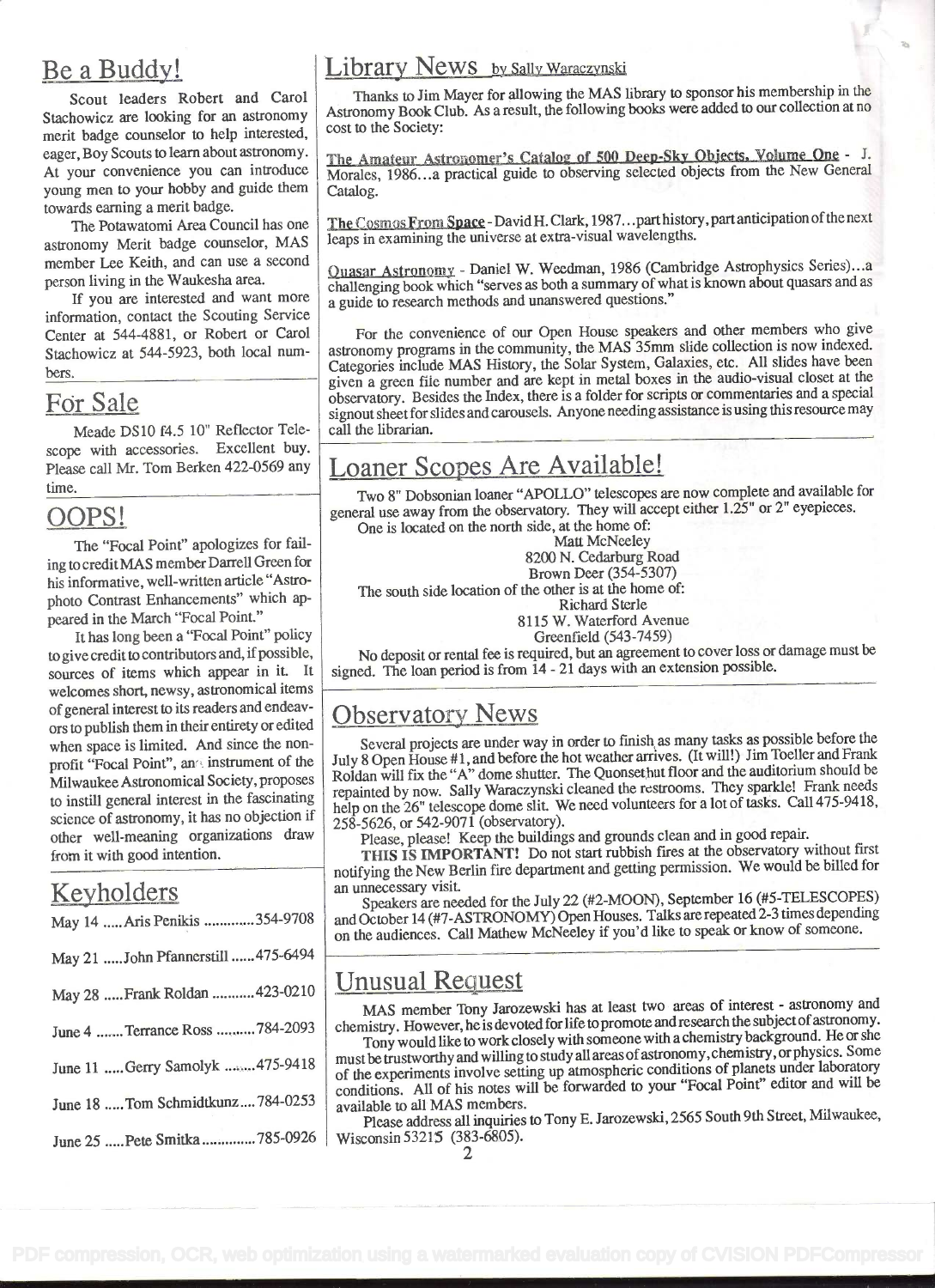### Herschel Club's Best Heavenly Bodies by Lee Keith

| <b>DESIGNATIONS:</b>      | NGC 3184, H1681                                                                          |  |
|---------------------------|------------------------------------------------------------------------------------------|--|
| SPECIFICATIONS:           | Spiral Galaxy in Ursa Major                                                              |  |
|                           | R.A.= 10h 18m Dec.= $+41^{\circ} 25'$ (epoch 2000)                                       |  |
|                           | Size: 5.5' x 5.5'; 10.4 Mag. Sc type.                                                    |  |
| <b>GENERAL LOCATION:</b>  | 1/2° west of 3rd mag. MU Ursae Majoris, in the Bear's rear paw.                          |  |
| <b>RIGHT ANGLE SWEEP:</b> | Start at MU UMa, sweep 0.5° west. Or start at BETA UMa, the southernmost of the "pointer |  |
|                           | stars", sweep 15° south, then 7° or 46m R.A. west.                                       |  |

#### REFERENCES:

ASTRONOMY Magazine, May 1984, p80:

NGC 3184 is a Sc type spiral; shows as a low surface brightness haze surrounding a relatively bright core.

#### AMATEUR ASTRONOMER'S CATALOG by Ronald Morales. p72:

Balaxy, 9.6 visual mag. Roundish, diffuse, fairly large, no core, even brightness throughtout. One star seen near northern edge. With averted vision a possible starlike nucleus is seen. (6' reflector f/8, 25mm Orthoscopic).

#### WEBB SOCIETY DEEP-SKY OBSERVER'S HANDBOOK. Vol 4, p104:

(16.5") Slightly brighter nucleus with a star close north following it; at 222x a star on the N edge with a dark area to the south. (6") 61x quite large though pretty faint; circular in shape with gradual central brightening. 152x a star is close to the nucleus and at higher powers the galaxy is very difficult.

#### OBSERVE THE HERSCHEL OBJECTS (Pub by Astronomical League):

Mag 9.6, spiral Galaxy in Ursa Major, 5.6' x 5.6' in size. Extremely difficult due to low surface brightness and large size. Circular with no distinct nucleus, extremely faint, use averted vision for this elusive object. (8" Starliner, 48x)

#### Eyepiece Impression:

Large, round easily seen. Sensed some unevenness of lighting. Reminds me of Owl Nebula (M97) (10' f/4.5 Newtonian, 44x, seeing VG)

#### BURNHAM'S CELESTIAL MANDBOOK. p1930:

Sc; 10.5 mag., 5.5' x 5.5'; pretty bright, very large, round, gradually bright towards middle. Fine face on spiral in field of MU UMa.

![](_page_2_Picture_15.jpeg)

#### VIEWING CONDITIONS

Date: 5/29/87 Time: 3:35 UT Seeing: Avg Transparency: 5.2 Observer's Name: Lee Keith Location: TSP '87 Telescope Type: 10" f/4.5 Other Conditions: High clouds

#### ADDITIONAL SKETCHES & NOTES

Spiral structure sensed. Barred? Disk unevenly bright. Nucleus large & diffuse. Stars on one edge in nebulosity. Detail seen is a testament to the darkness & clarity of Texas Star Party skies!